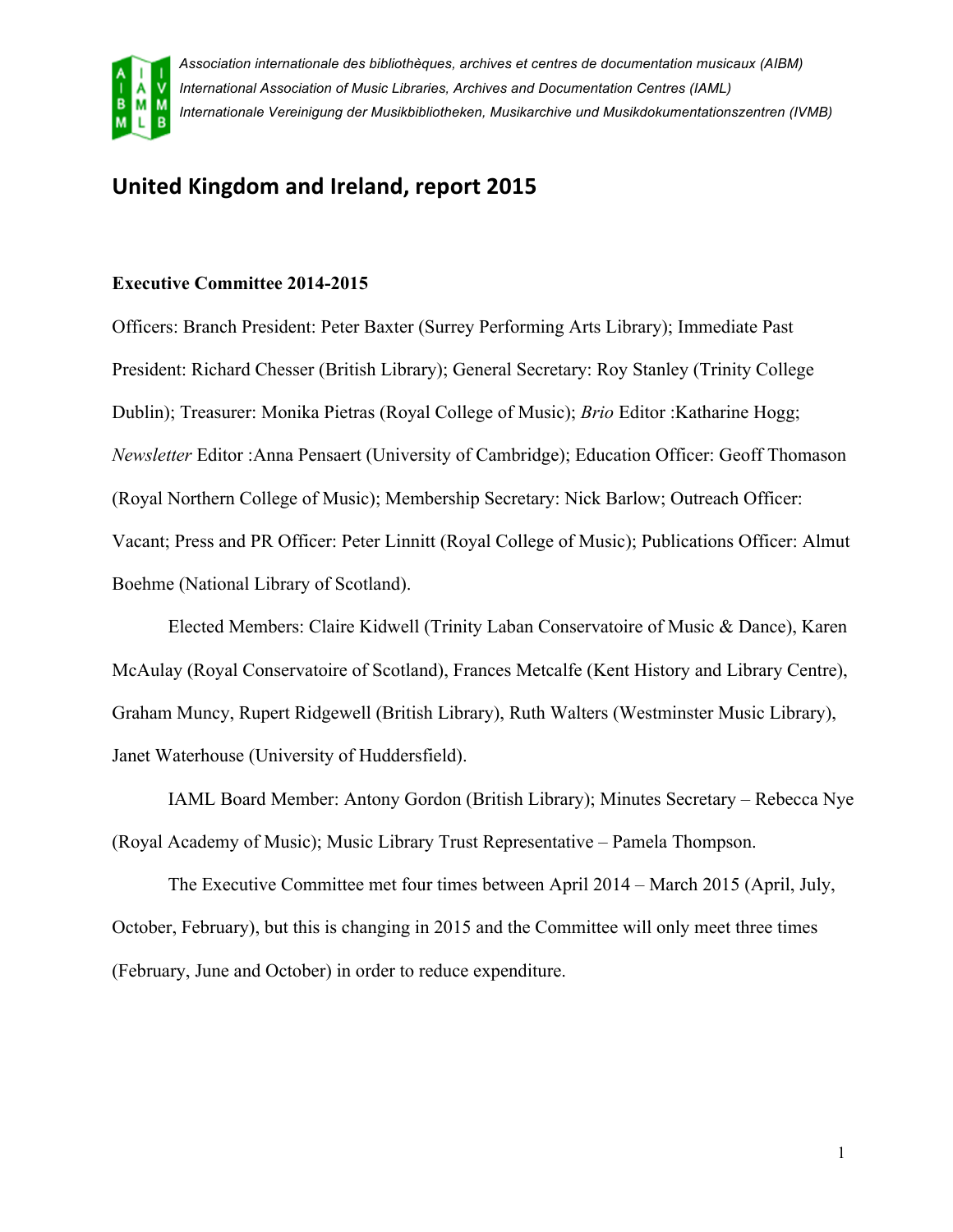

# **General Overview**

This was a year of highs and lows. Highs came from all the work undertaken by the Branch and the publicity given to music libraries by the BBC, and lows came from the withdrawal of interlibrary loan services by two public library authorities and reviews affecting several other music libraries.

# **Organisational Review**

The Organisational Review of the Branch that started in October 2013 was completed in July 2014 when the final report submitted by the Finance and Administration Committee and Susi Woodhouse was accepted by the Executive Committee.

The only changes proposed and approved were a reduction in the number of meetings of all committees from four to three per year; a more streamlined agenda for the meetings of the Executive Committee; and the establishment of a Communications, Public Relations, and Publications Committee (CPRP).

The first two of these proposals have already been implemented and it is hoped that the CPRP Committee will be properly established during the course of the coming year. It is worth noting that changing the agenda has been a great success and resulted in more time being available to focus on discussing important topics at the meetings of the Executive Committee.

In addition, the Treasurer also asked all the chairs and convenors of committees and working groups to submit their budgets for the following year in September to help her prepare the overall budget for discussion at the Executive Committee meeting in October. This has encouraged everyone to think and plan ahead, much to the benefit of the Branch.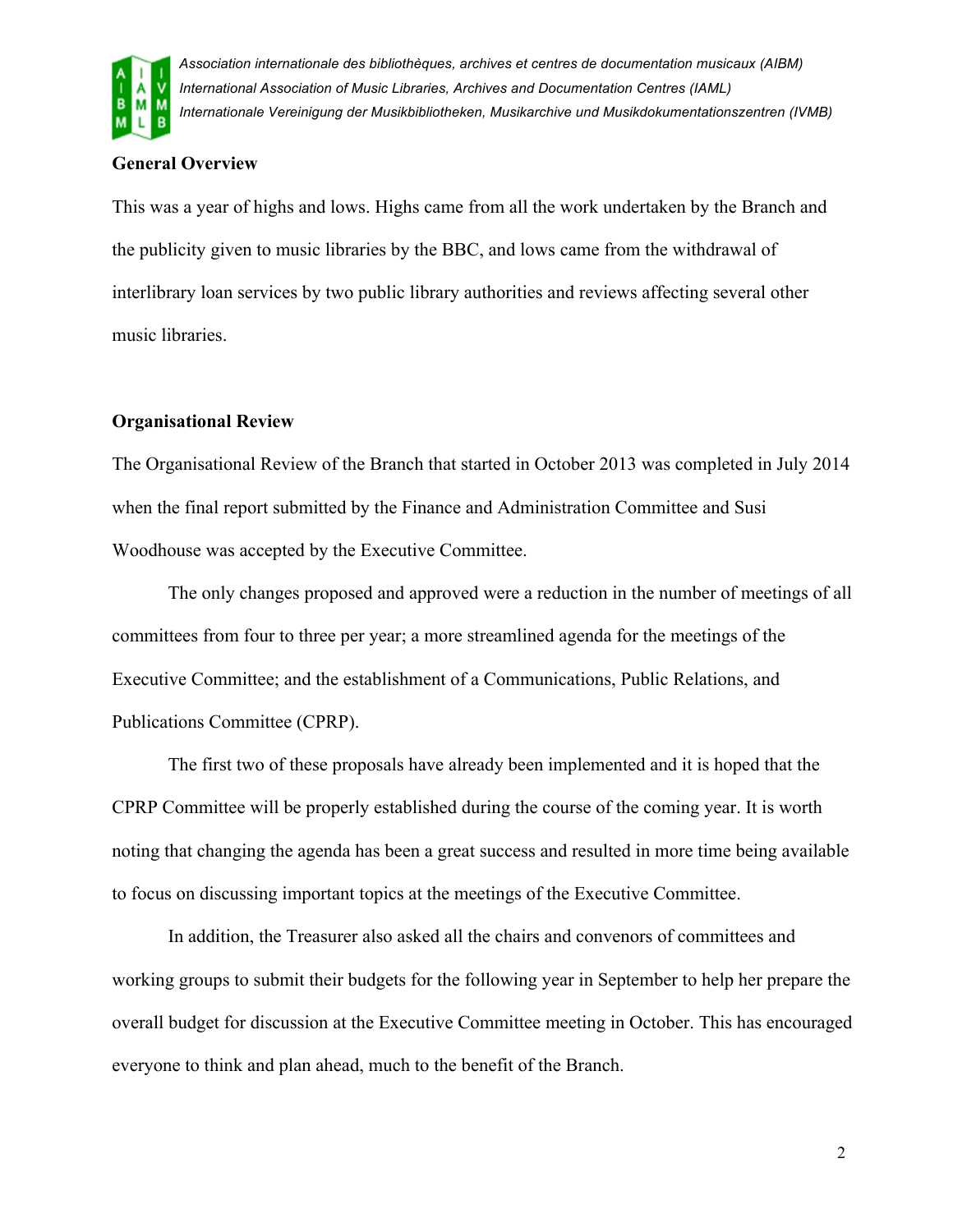

# **Annual Study Weekend**

Our Annual Study Weekend (ASW) was held on 10-12 April 2015 at Aston University, Birmingham, and was another huge success. As ever, this was mainly due to the superb work of our Conference Committee and the large number of presentations on a wide variety of topics (see below). Attendees also greatly appreciated the modern hotel-standard venue and the excellent food.

The theme of the weekend was *New Libraries: What Can We Learn*, so delegates visited the Library of Birmingham (a public library) and heard presentations about the University of Birmingham Library and The Hive in Worcester (Europe's first joint university library and public library). It was interesting to hear about their experiences although the whole weekend was tinged with sadness at the prospect that all the music library staff at the Library of Birmingham may lose their jobs because of budget cuts.

Delegates also experienced a variety of types of sessions, including traditional presentations about big data, heavy metal studies, and the Royal College of Organists Library and Archive; quick fire presentations (15 minutes) about sourcing accessible sheet music, success with events, promoting your library, studying librarianship, and using Pinterest; a panel discussion about the impact of digital technologies on music provision; presentations from exhibitors; and report and information sessions about a wide range of topics and projects.

The ASW continued in the new format started in 2014, with the Public Library and Academic Library Annual Seminars on Friday afternoon and the ASW proper running from Friday evening until Sunday lunchtime. This enabled the cost of attending the ASW to be kept the same as the previous year and hopefully enabled and encouraged more people to attend.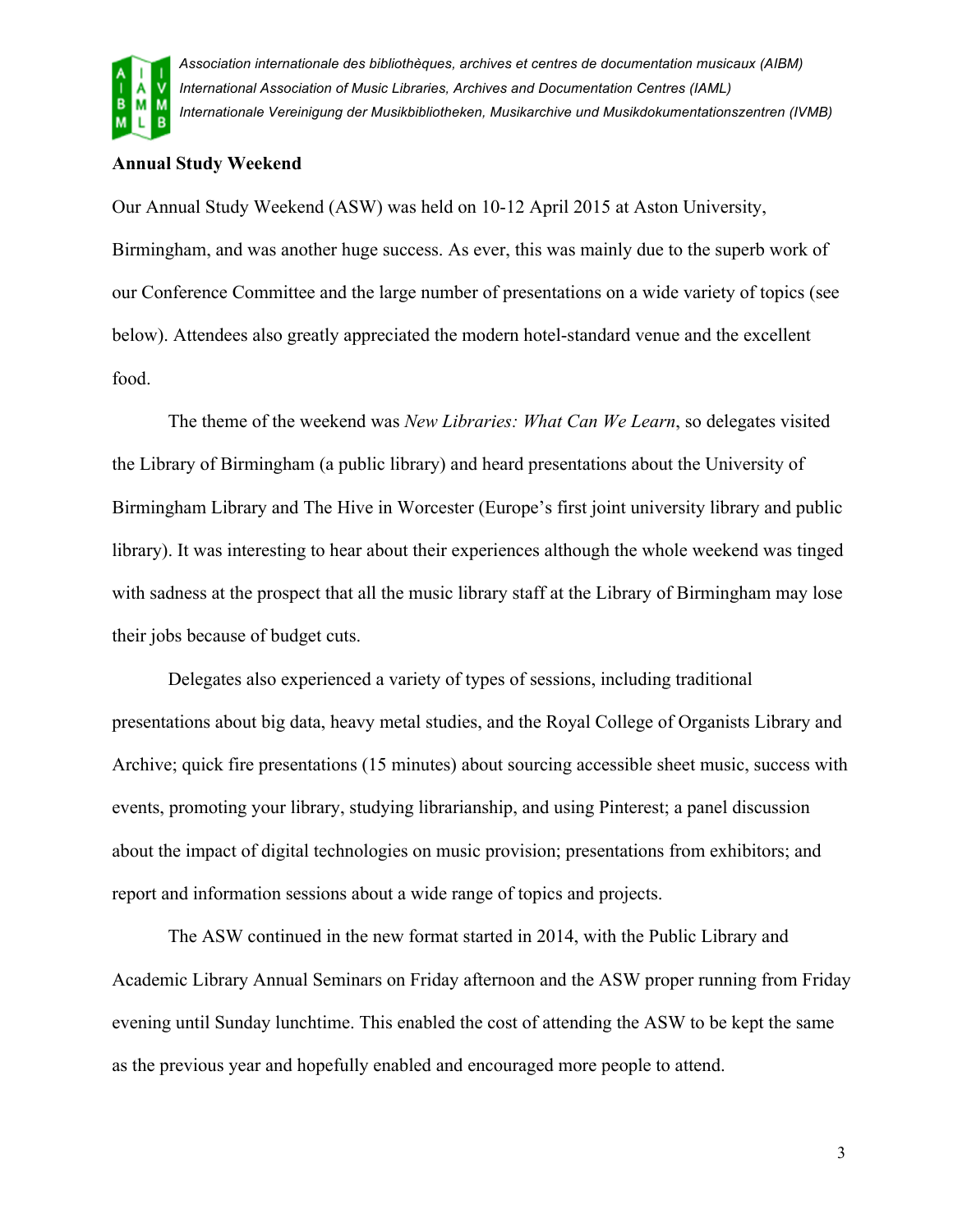

Delegates also had the opportunity to attend the optional visits to the Elgar Birthplace Museum and Visitor Centre and The Hive immediately before and after the ASW.

It was encouraging to see several young people at the ASW who are already involved in the work of the Branch or who completed a volunteer form.

Next year's ASW will be held at the Chancellors Hotel, Fallowfield, University of Manchester, 1-3 April 2016.

## **Education**

The Courses and Education Committee successfully ran all of its courses during the year. In addition they ran a very popular new course on *RDA for Music Cataloguing* presented by staff from the British Library, and they organised a visit to the Surrey Performing Arts Library.

The courses run by this committee are: *Managing Music Collections, Music for the Terrified, Success with Music Interlibrary Loans*, and *Virtuoso Skills for Music Enquiries.*

#### **Advocacy**

Making Music (the principal organisation for amateur choirs and orchestras in the UK) gave substantial support to music libraries under review throughout the year. In addition to submitting evidence to various organisations about the importance of these libraries to their members, they have also been alerting the media, attending meetings, and encouraging their members to lobby and participate in consultations. They also published an article about the importance of interlibrary loans in the Spring 2014 edition of their *Highnotes* magazine.

Another article about the importance of music libraries and interlibrary loans was published in *Classical Music* magazine in June 2014, and the February 2015 issue of *CILIP Update*

4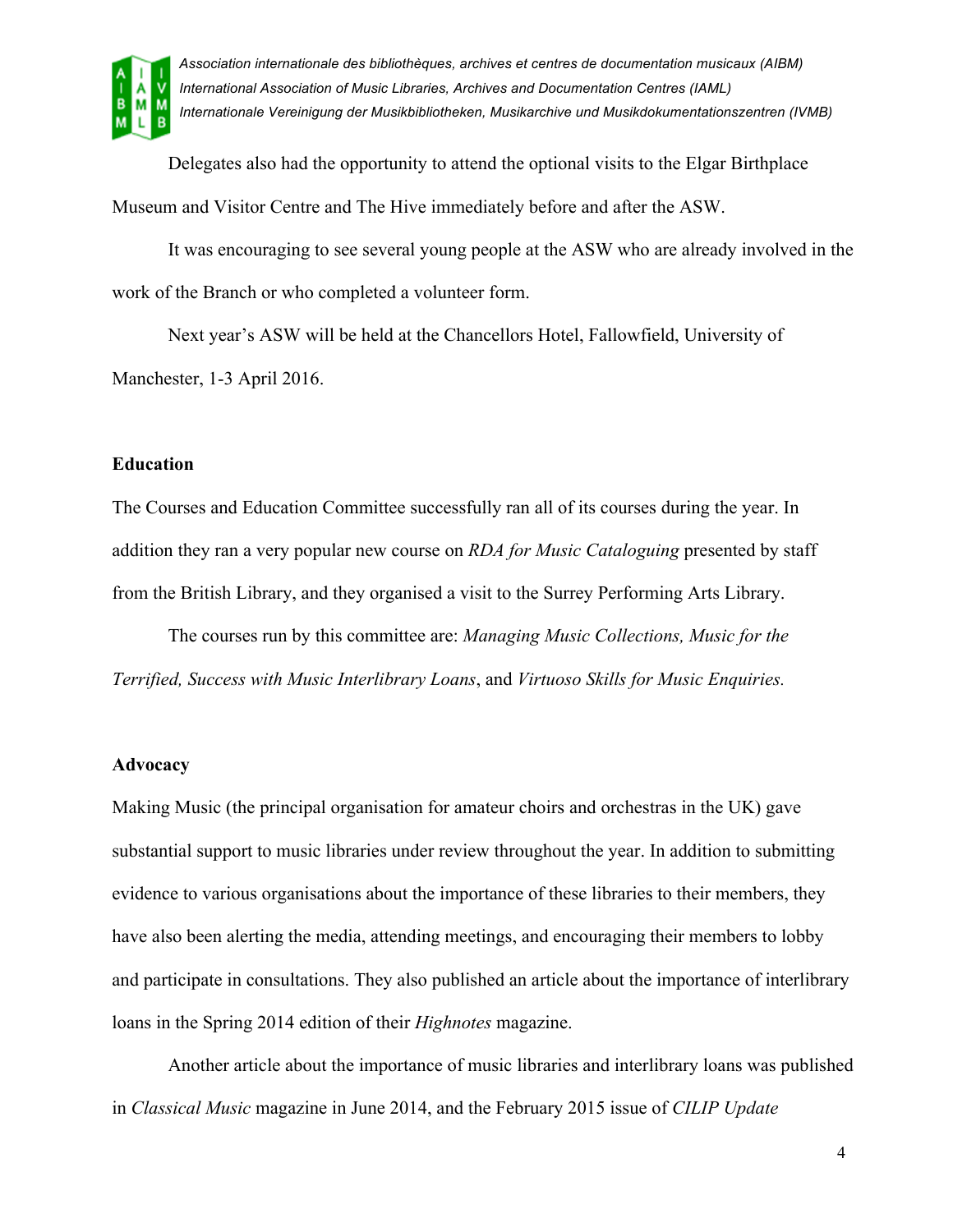

contained a feature on the very successful exhibition programme at the Barbican Music Library in London.

It was really wonderful that BBC Radio 6 Music celebrated music libraries for two weeks in November 2014 and made a special effort to mark the reopening of the newly refurbished Manchester Central Library together with Radio 3. The broadcasts featured members of the Branch and articles about it appeared in *CILIP Update* and other publications.

The Branch also submitted evidence about the value of music libraries to the Sieghart Review of Public Libraries commissioned by the UK government, and to the working group developing the National Strategy for Scottish Public Libraries.

## **The Music Libraries Trust**

The Music Libraries Trust was able to award bursaries to ten people to attend the ASW thanks to generous sponsorship from the Trust itself and Alexander Street Press, Cramer Music, Oxford University Press, and The Staypar Charitable Trust. The recipients all really enjoyed the weekend and will submit reports which will be published in the *Newsletter* of IAML (UK & Irl).

The Trust also awarded a bursary from the Ian Ledsham Bursary Fund, which enabled Karen McAulay to attend the international conference in Antwerp and give a presentation entitled, *From Historical Collection to Metadata: A Case Study in Scottish Musical Inheritance*. The paper appeared in *Brio* (51/2) and will be published in the 2015:1 issue of *Fontes Artis Musicae.*

#### **Diamond Jubilee**

Our celebrations came to end at the ASW in Cambridge in 2014, but the Branch was delighted that Oxford University Press included a performance of the piece it commissioned to mark its Jubilee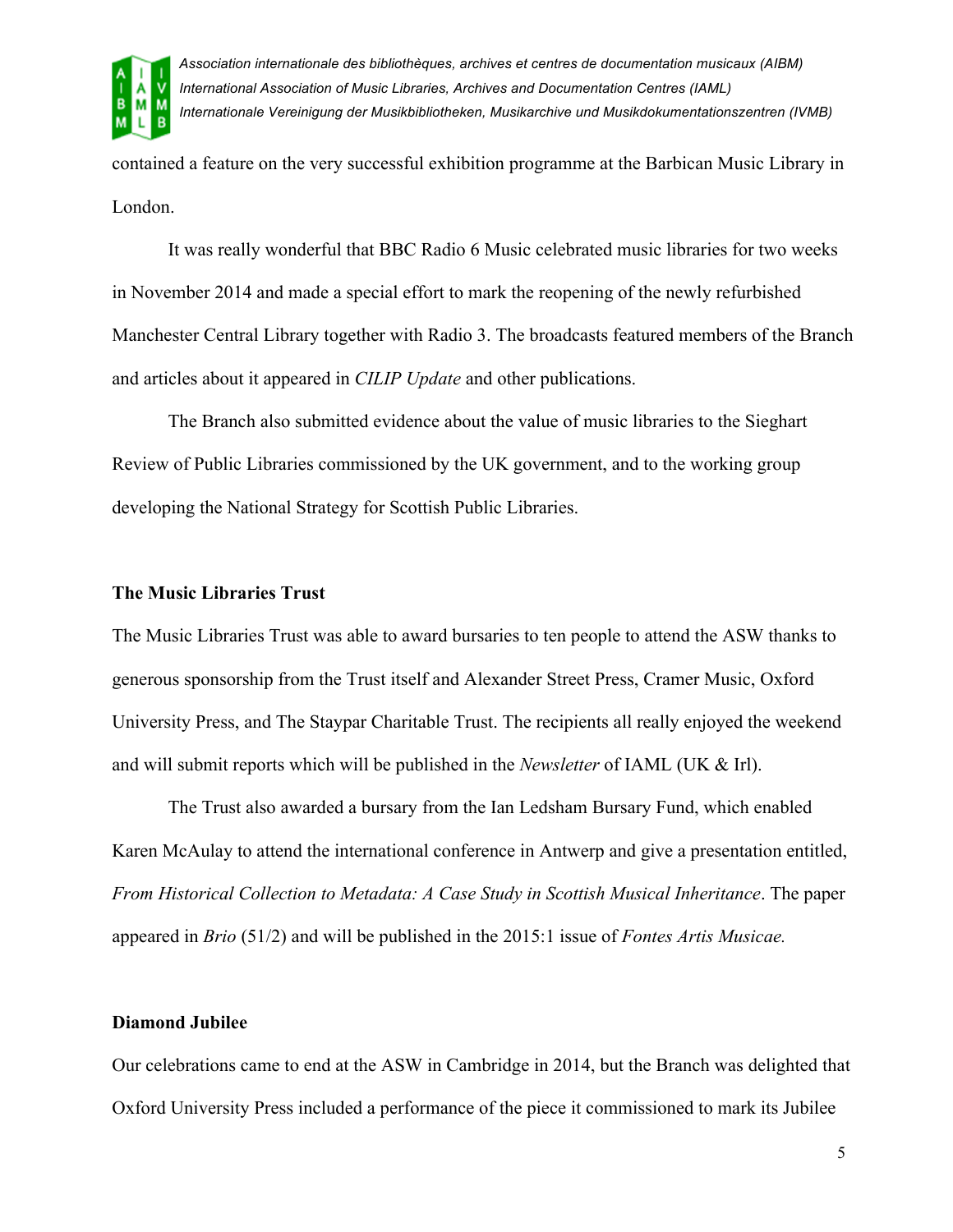

(*Orpheus with his lute* by Howard Skempton) on its 2014 Choral Highlights CD, which is also available as a download. It was also heartening to hear that the publisher is pleased with the sales of the piece.

# **Publications**

Two editions of *Brio* were published in 2014.

Vol. 51, No. 1 (Spring/Summer) contained further reminiscences of the past 60 years of the Branch in addition to articles about the Forgotten Zine Archive in Dublin, Handel, and Byrd. It also contained an article about dating printed music by Catherine Small, who received research funding from the Music Libraries Trust.

Vol. 51, No. 2 (Autumn/Winter 2014) contained articles about Henry Watson and the Black Bear Inn Music Club in Cambridge, and reproduced the paper given by Karen McAulay in Antwerp.

Our *Newsletter* was published three times over the year and is available on the website of the Branch (www.iaml-uk-irl.org). In addition to containing many interesting articles, it also contained information about the exciting projects happening at the Westminster Music Library; reports about the seminars and the conference in Antwerp; information about events; and brief reports about the meetings of the Executive Committee.

## **Projects**

The new websites and databases of Cecilia (www.cecilia-uk.org) and the Concert Programmes Project (www.concertprogrammes.org.uk) were launched at the ASW in Birmingham following 12 months of work funded by IAML (UK  $\&$  Irl), the Music Libraries Trust, and a generous donation.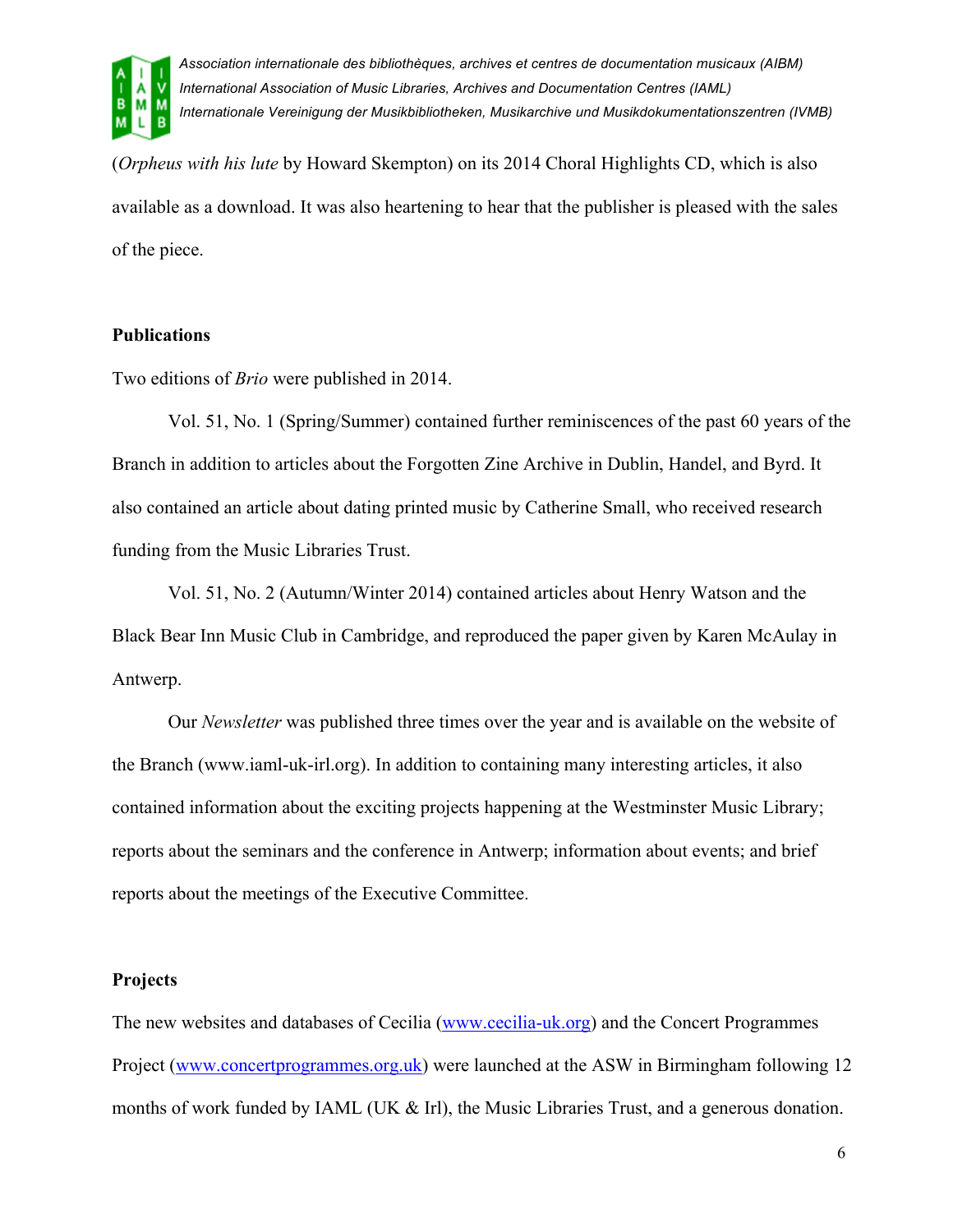

Users searching for information about music and programme note collections in the UK and Ireland will now find redeveloped interfaces, more sophisticated search functionality, and social sharing opportunities. Both services now have a map showing the locations of the holding institutions and they are each compatible with smartphones.

Encore (www.peri.co.uk/encore.htm), our online database of performance sets, has also benefited from funding from the Branch and the Music Libraries Trust. This has enabled Ceri Mann to continue to make substantial updates to the database. Malcolm Jones has also been correcting format and coding errors in addition to de-duplicating entries. The Executive Committee has decided that the work of the Encore Working Group should be taken over by the Documentation Committee and the latter has been asked to provide a report by October 2015 on the future of Encore.

#### **Social Media**

The Branch continues to have a Twitter and Flickr account and a blog. It has been good to see more entries recently on the latter which have highlighted much of the good work going on in music libraries in the UK and Ireland.

## **RISM**

Although RISM (UK) does not have any direct sources of funding, nonetheless it has been possible to undertake some very useful activity which makes use of RISM data. In January 2014, the British Library started its 15-month Big Data project, funded by the Arts and Humanities Research Council (AHRC), which used data from three RISM catalogues (A/I, A/II and B/I), together with data from four other catalogues (the British Library's catalogues of printed and manuscript music,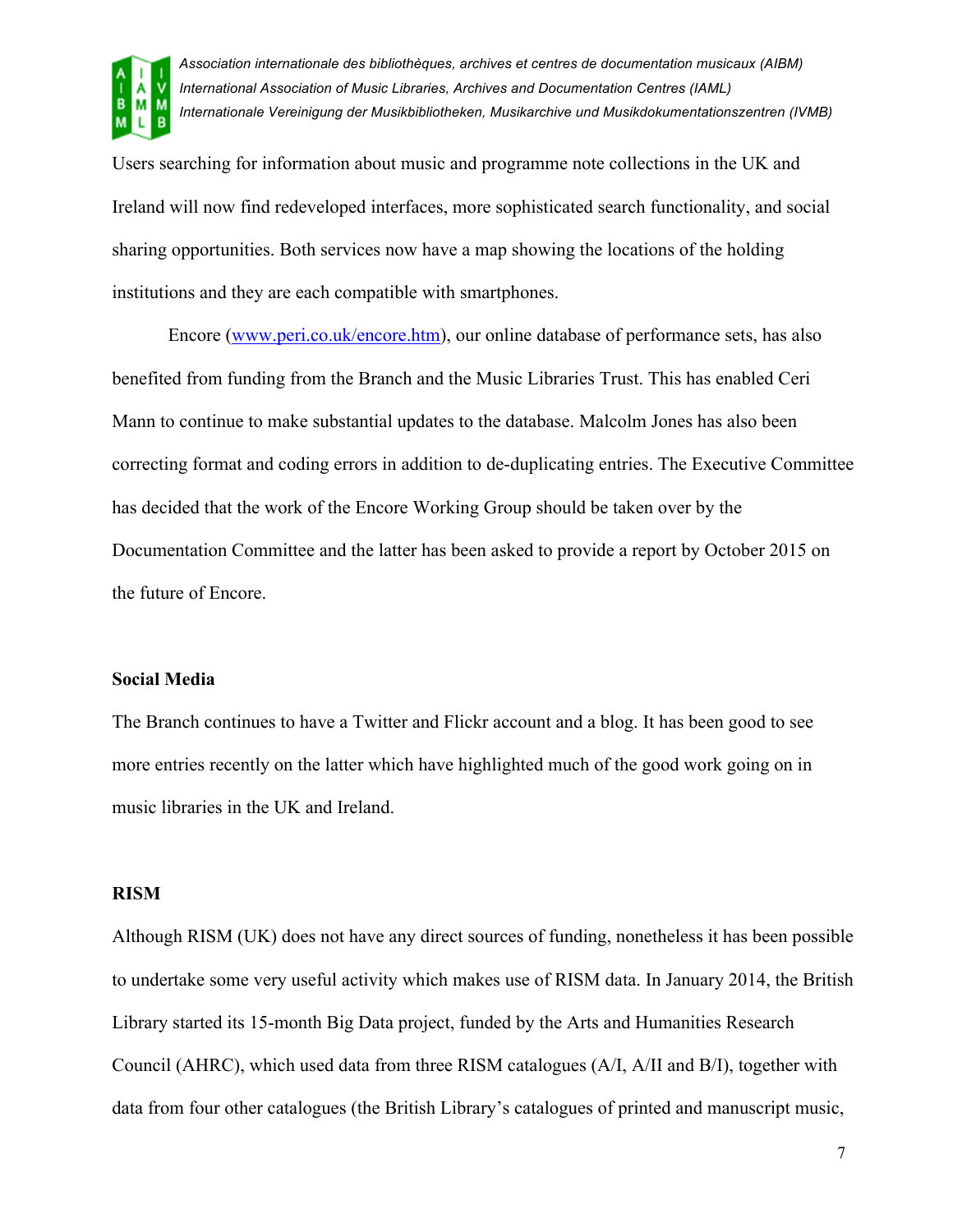

the RISM UK Music Manuscripts Database, and the Concert Programmes Database), to address a number of research questions, such as transmission of repertory, identification of minor composers outside the usual canon, and fragmentation of publication centres as printing techniques developed and became more widespread. We also participated in discussions with the Frankfurt office and colleagues in RISM Switzerland over the development of the new cataloguing system which is being developed for all of the national RISM groups. But the challenge for RISM (UK) remains to identify funding that would permit more direct RISM activity in the UK to take place; collaboration with other RISM groups to achieve this would be very welcome.

#### **RILM**

This year the main activity has been ensuring the regular supply of bibliographical records from the British Library to the central New York Office.

#### **Prizes**

The E.T. Bryant Prize for a significant contribution to the literature of music librarianship was awarded jointly to Julija Paskova for her dissertation, *RDA Implementation in Music Libraries in the UK: Reality or Future?* (University College London, 2014) and Diana Wood for her dissertation, *The Music Collections of Cambridge University: An Investigation Into Perceptions of the Value of User-Generated Content in a Special Collections Catalogue* (Aberystwyth University, 2014).

The C.B. Oldman Prize for an outstanding work of music bibliography, music reference, or music librarianship by an author resident in the United Kingdom or Republic of Ireland was